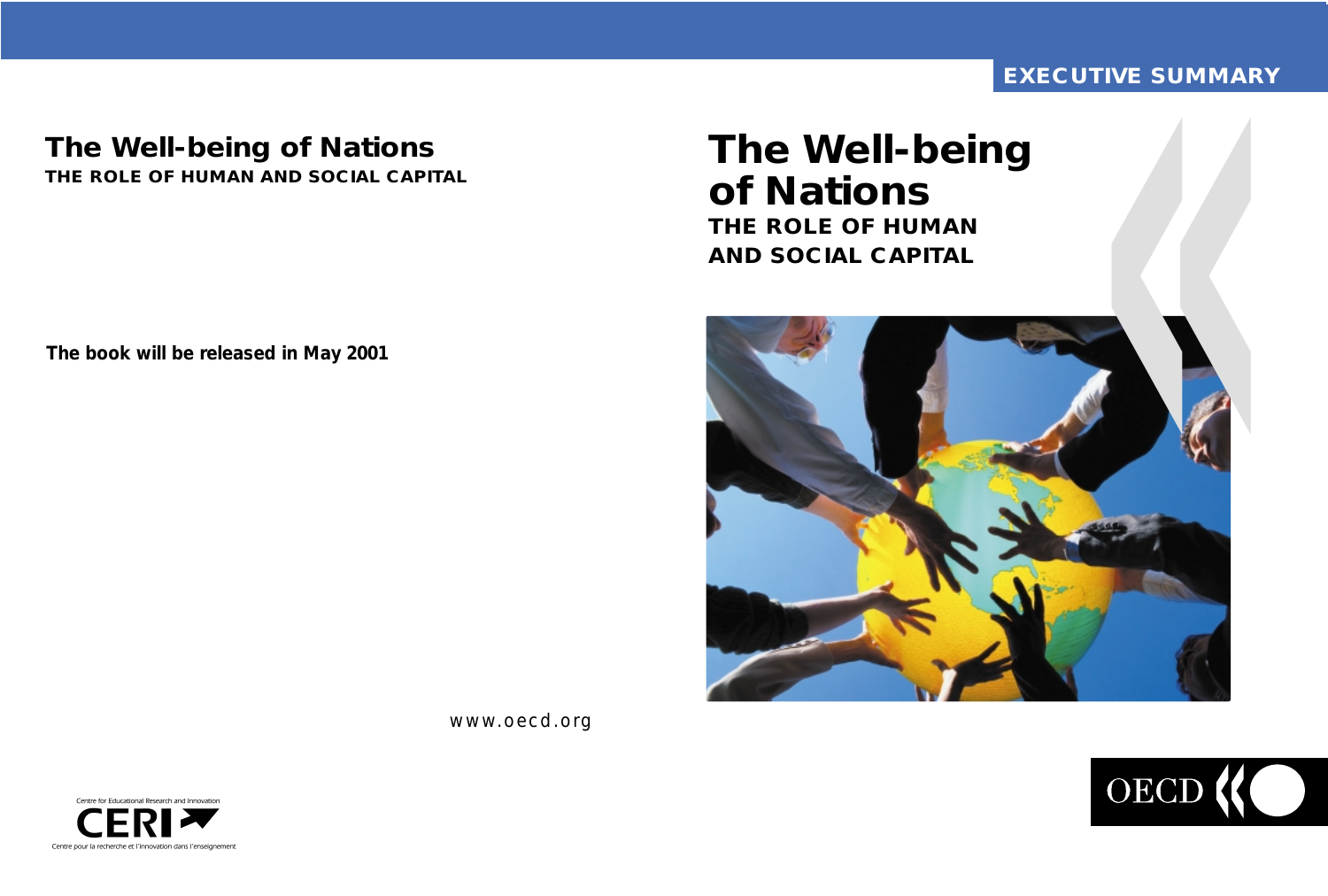# **The Well-being of Nations: The Role of Human and Social Capital**

**Executive Summary**

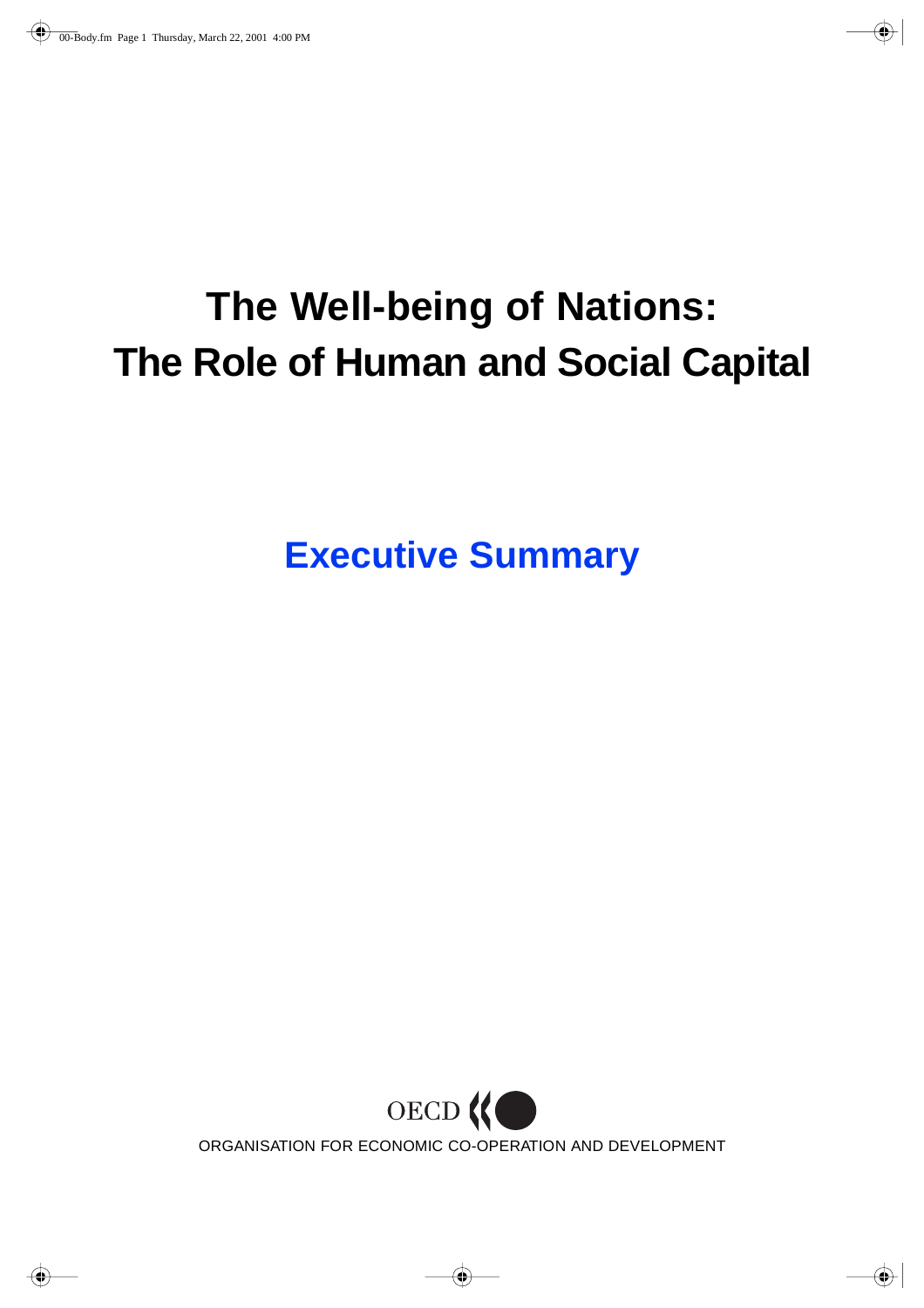## **THE WELL-BEING OF NATIONS: THE ROLE OF HUMAN AND SOCIAL CAPITAL**

### **EXECUTIVE SUMMARY**

### **Introduction**

Human capital is the familiar notion that knowledge and skills, derived from education, training and experience, represent some of our most valuable resources. The idea of social capital is less familiar, but recent research, resonating with commonsense, has highlighted the importance of established social relationships, norms of behaviour and mutual trust in many kinds of social and economic endeavour.

The forthcoming OECD report, *The Well-being of Nations: The Role of Human and Social Capital*:

- explores how human and social capital are related both to overall wellbeing and to economic growth;
- describes the notion of human capital and reviews the recent literature;
- describes the notion of social capital and reviews the empirical literature, particularly on the benefits of social capital;
- draws out some policy implications; and
- makes proposals for further work.

Our social objective is not simply to increase economic growth; it is also to improve well-being. Since the early 1980s, measures of well-being have lagged behind trends in per capita GDP in many OECD countries. While the reasons for this divergence are complex and not well understood, the significance of human and social capital is that they appear to support well-being directly. Human capital also contributes to growth, and there are some indications that social capital may do so as well.

### **Key findings on human capital**

Human capital includes knowledge, skills and attributes such as perseverance. For individuals, investment in human capital provides an economic return, increasing both employment rates and earnings. This can be demonstrated either by looking at education levels, or at more direct measures of human capital such as numeracy and literacy scores.

In addition to the benefits captured by individuals, investment in human capital may yield benefits to the economy at large. The collective economic impact should, in principle, be identifiable in the rate of economic growth, but *The forthcoming report reviews the literature on human and social capital, draws out policy implications and makes proposals for further work.*

*Human and social capital contribute directly to well-being.*

*The individual benefits of human capital include increased earnings and employability.*

*Human capital contributes to economic growth…*

 *3*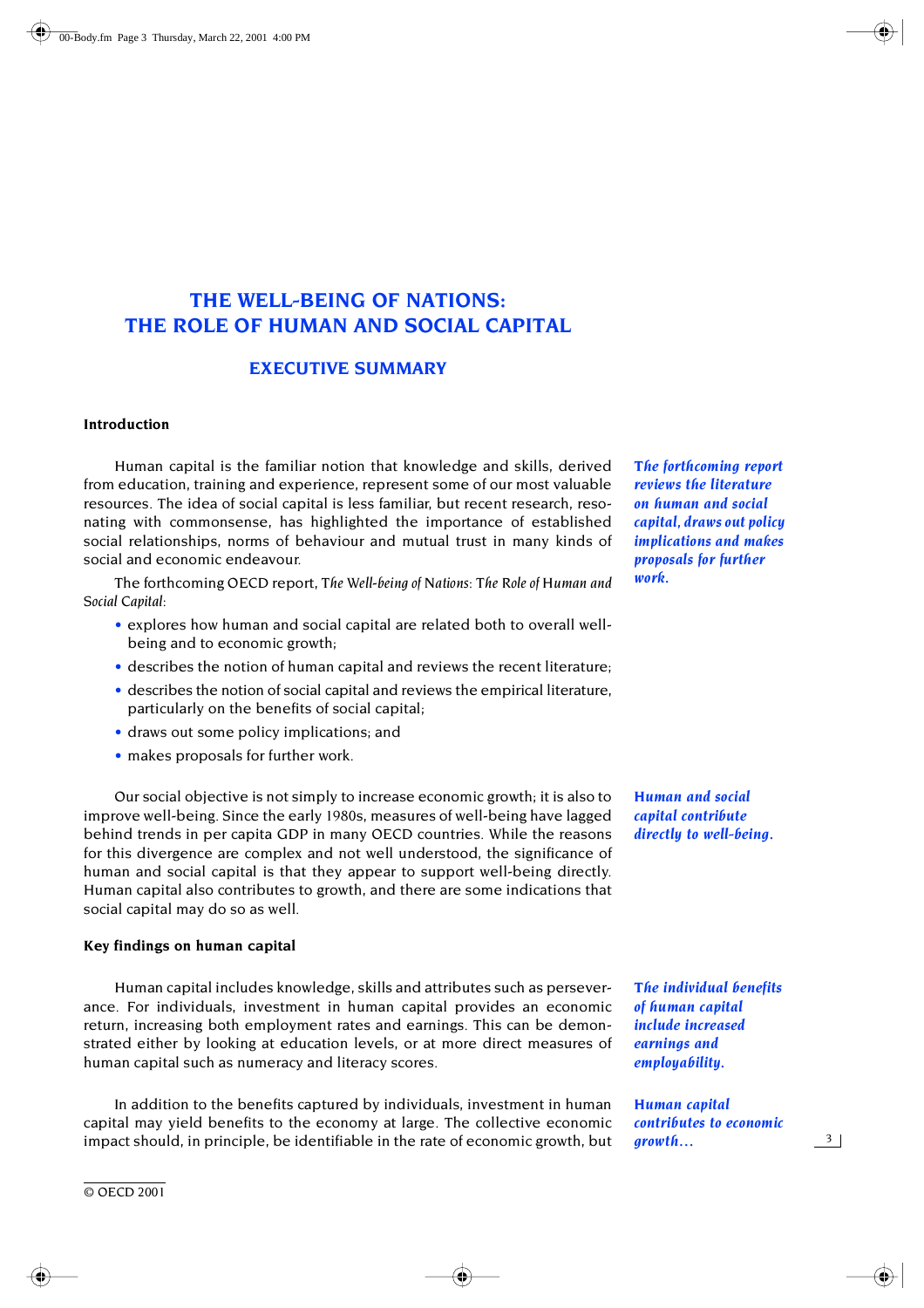in practice the impact has been difficult to confirm and quantify. Very recent OECD work has helped to clarify this, and has shown that, in OECD countries, one extra year of education leads, on average and in the long run, to an increase in output per capita of between 4 and 7 per cent.

*… and seems to improve health, well-being and parenting.*

Human capital also has a wide range of non-economic benefits. For example, education:

- tends to improve health (itself a form of human capital). An additional year of schooling has been estimated to reduce daily cigarette consumption by 1.6 for men and 1.1 for women;
- seems to make people happier;
- promotes the education of the next generation. Children of parents with upper secondary attainment are themselves more likely to complete upper secondary education; and
- is associated with higher civic participation, volunteering and charity giving, and a lower risk of criminal activity.

*The labour market may be increasing its demand for "soft" skills.*

There is some evidence that demand for human capital is changing. Changes in the organisation of work, often combined with more intensive use of ICT, seem to be increasing the requirement for "soft" skills such as teamwork, flexibility and communication skills. At the same time, demand for workers with only basic skills may be falling.

### **Key findings on social capital**

*Both social capital and formal institutional arrangements facilitate co-operation.*

*Across OECD countries, social capital trends are mixed.*

*Like human capital, social capital also seems to improve health, well-being and parenting…*

Social capital has been defined variously by different researchers, but is here taken to include the networks, norms, values and understandings that facilitate co-operation within or among groups. It is to be distinguished from the more formal political, institutional and legal arrangements which have a complementary role in this process.

The level of social capital in societies, and individual access to such capital, is often measured through participation rates in different types of associational life, and self-reported levels of trust. Studies of this nature show a decline in social capital in the United States and Australia, but more mixed trends in other OECD countries. Explanations advanced for the US trend include a tendency for young people to be less civically engaged than older generations, and increased TV-watching reducing the time available for social interaction.

Research links social capital, and access to such capital, with:

- improved health for example, one study shows that social connectedness is associated with a reduced risk of Alzheimer's disease;
- greater well-being according to self-reported survey measures;
- better care for children; for example, the social connectedness of mothers has been shown to reduce the risk of child abuse and social problems among children and teenagers;
- lower crime; neighbourhood trust is associated with lower crime rates;
- improved government regions or states with higher levels of trust and engagement tend to have better-quality government.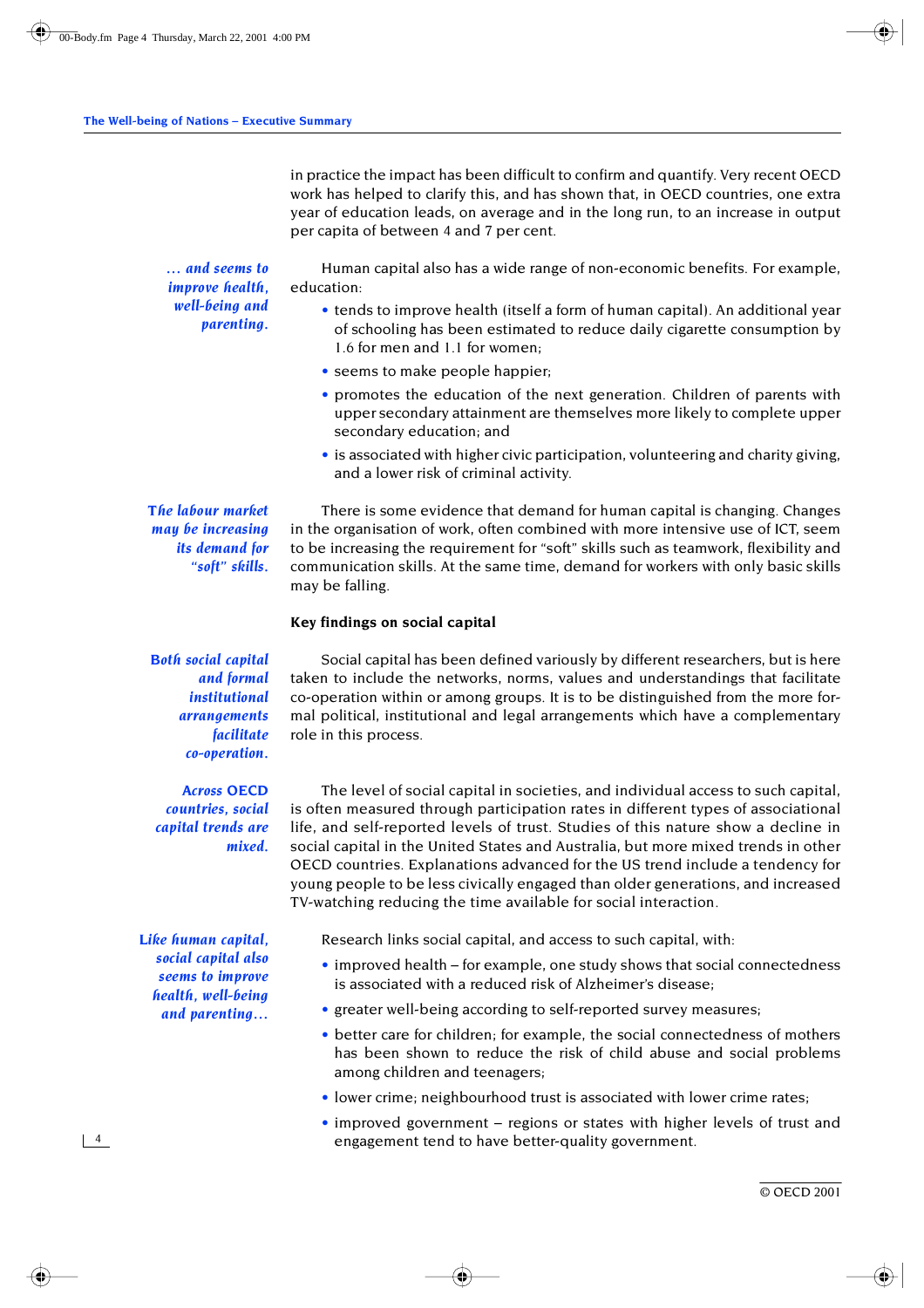Cross-country research has uncovered few links to date between social capital and growth, possibly reflecting the weakness of current proxy measures of social capital and the early stage of research on this subject. However, particular aspects of social capital appear to be positively linked to economic activity. For example, the evidence suggests that:

- social networks help people to find jobs;
- trust encourages more effective use of credit;
- co-operative attitudes within firms are linked to output and profitability; and
- regional clusters of innovative industries depend on local social networks to spread and share tacit knowledge.

### **Policy implications for human capital**

© OECD 2001

Human capital is created in diverse contexts, in the family and home, in communities, in the workplace and in many other social settings. The arena for policy intervention is therefore wide. Against this background, the report draws out a number of policy implications and suggestions.

Expansion in post-compulsory education can now be shown to have contributed to economic growth in OECD countries. While this finding underpins the value of investment in post-compulsory education, the effectiveness of such investment rests heavily on the quality of compulsory school and indeed pre-school education. Further expansion in post-compulsory education needs to be supported by measures to address standards and the problem of poor performers in the compulsory system, and also to expand the provision of, and quality of, early childhood education and care.

Although the evidence remains somewhat uncertain, educational curricula and methods of teaching may need to give more weight to "soft" skills like teamwork, which could be in increasing demand. Where those skills are specific to particular organisational contexts, enterprise training needs to ensure that the skill requirements are addressed.

The organisation of learning opportunities throughout the lifecycle, and financial and tax incentives for learning, may need reform to better serve the needs of individual learners. There is a need to encourage, and rigorously evaluate, innovative forms of co-financing, such as individual learner accounts. Incentives for onthe-job training, part-time further education, alternation of work and study and use of distance and IT-based learning for adults might be considered. Such measures will need to tackle the difficult problem of motivating adults, particularly those with low educational attainments, to take part in education and training.

Some kinds of human capital – like teamwork and communication skills – act to support social capital, and investment in those skills will therefore represent a contribution to both types of capital. Extending this further, there is also a question about whether one should attempt to teach citizenship and democracy in formal educational settings. Attempts might also be made to use social capital to support human capital, for example by fostering more community support for local schools, given the evidence linking such support to results.

*… and some findings have suggested economic benefits.*

*Investment in human capital takes place in diverse settings…*

*… and its contribution to growth depends on the quality of provision throughout life.*

*Curricula may need to be adapted to an increased requirement for "soft" skills like teamwork.*

*Incentives for continual learning need to be developed…*

*… and human capital investment can also support social capital.*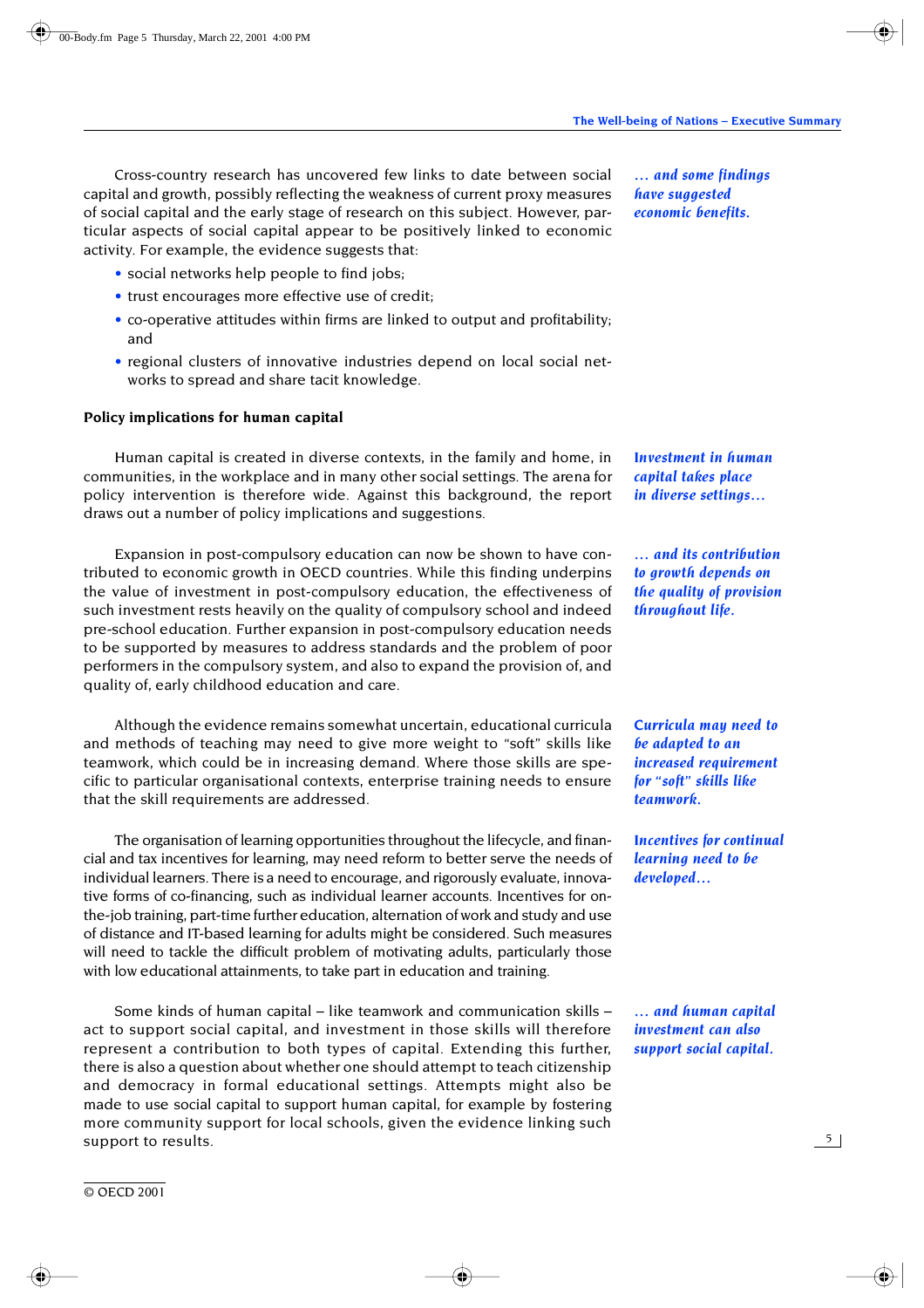### **Policies for social capital**

*Government has an indirect, but widespread influence on social capital formation.*

> *Existing policymaking can take account of social capital.*

Government does not have the kind of direct role in the creation of social capital that it has in respect of human capital through formal education and training. At the same time, the influence of government is widespread, covering most areas of domestic policy-making at local and national level. However, research on social capital is at an early stage – there is little available evidence about "what works" in the promotion of social capital.

Policies – for example on education, training, town planning, transport, the voluntary sector, family policy, crime prevention, and local government – are already affecting social capital. In pursuing policies in these areas, the aim should be to enhance and build on social capital, and to avoid those actions which might cause damage. For example, it could be recognised that, when services are delivered through volunteers, there is a social capital benefit, over and above the value of the service delivered. Demand-side measures could encourage funding of organisations which make effective use of volunteers, while supply-side measures could encourage employers to offer time off for some sorts of community activity.

*Governments' own decision-making processes can help…*

Governments' own decision-making processes, at national and local level, can either contribute to, or detract from, social capital. For example, consultation mechanisms which are effective in increasing civic engagement and reducing voter apathy, may generate some costs for government, but they should also confer social benefits. Government may also be able to do more to make its actions, and the reasons for them, transparent to people – perhaps partly by making government more accessible through new mechanisms like websites. If this is done well, with sensitivity to the local or national context, it should make government better understood, and perhaps promote social capital by increasing trust in government as well as promoting better government.

### *… as can policy on ICT.*

ICT is creating new opportunities for people to come together – for example through email and net discussion groups – and for organisations to communicate with individuals through websites. At the same time ICT may be isolating its users from face-to-face contacts rather in the same way as TV, thereby reducing social capital. Some people, lacking either ICT access or skills, may also be left out of new ICT-based social networks and sources of information – the digital divide. Government cannot control this process, but it may be able to nudge it in the right direction, through its own policies on the use of, and access to, ICT.

*Local health-care provision can reap the health benefits of social capital.*

Health-care services, particularly at the community level, can be delivered in the context of some understanding of the health benefits of community links. This might, for example, encourage a form of service delivery which would allow sick or disabled people to stay closer to their families or communities, in the expectation that health outcomes and well-being might improve.

### **Equity and social exclusion**

*Equity and social exclusion needs to be considered in all policy contexts.*

 *6*

Given the strong role which human capital, and access to social capital, have in determining the life-chances of individuals, they will have an equally powerful impact on social exclusion and equity. All policies affecting human and social capital have implications for the distribution of these forms of capital between different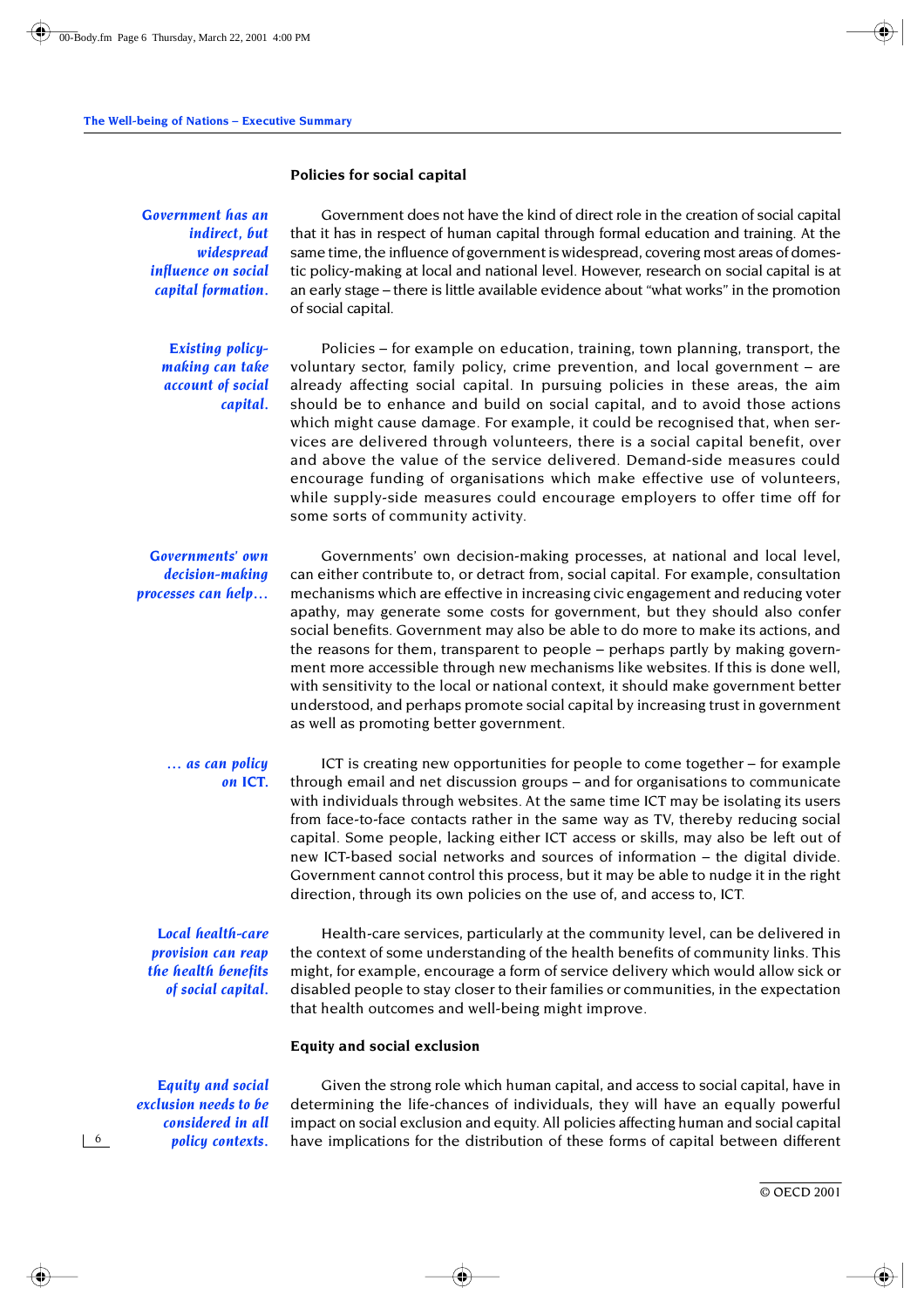groups in society, and therefore for social exclusion and equity. It follows that the distributional implications will need to be fully considered, and weight given to them, when policies affecting human and social capital are under development. Such attention to equity and social exclusion within the framework of main programmes will often be more important than specific (often small) programmes whose primary purpose is to alleviate social exclusion.

### **Future research requirements**

Measurement of competencies might be extended beyond the areas of numeracy and literacy into fields such as teamwork, problem-solving and ICT skills. While such competencies, or some dimensions of those competencies, may be dependent on cultural contexts, better measures will still be important, even where, for example, existing international survey instruments are inappropriate. Current development activities include continuing efforts to build on the *International Adult Literacy Survey* to cover a wider range of adult lifeskills.

We need a clearer understanding of how demand for human capital is changing and will continue to change, both quantitatively and qualitatively. This will be critical in guiding current initiatives both in training the knowledge workers needed for the "new" as well as the "old" economy, and in addressing the problems faced by those with few or outdated basic skills. Further work may be needed to integrate thinking about the changing demands for skills with the structure of school curricula and the balance between initial formal education and lifelong learning.

The concept of social capital remains somewhat fluid: further conceptual development, preferably linked to empirical work, is needed. This could involve developing our taxonomy of different forms of social capital, and identifying the fields of analysis and forms of social capital where application of the concept is likely to be most fruitful.

Better measures of social capital in social groups will be required, as well as, separately but linked, improved measures for individual access to social capital. Reported dispositions to trust or reported activities relating to informal socialisation, voting behaviour, joining in various types of organisations and volunteering provide important indicators of social capital. Progress will be needed in developing reliable cross-country measures for these indicators.

Given our limited knowledge, policy on social capital needs to be developed incrementally, and piloted and evaluated rigorously. This will support a growing understanding of "what works" in promoting social capital, and the contexts in which the promotion of social capital would yield most benefits.

*Measures of human capital could be extended beyond numeracy and literacy…*

*… and changes on the demand side assessed.*

*Further research could clarify the concept of social capital…*

*… develop better measures…*

*… and identify the policies that work.*